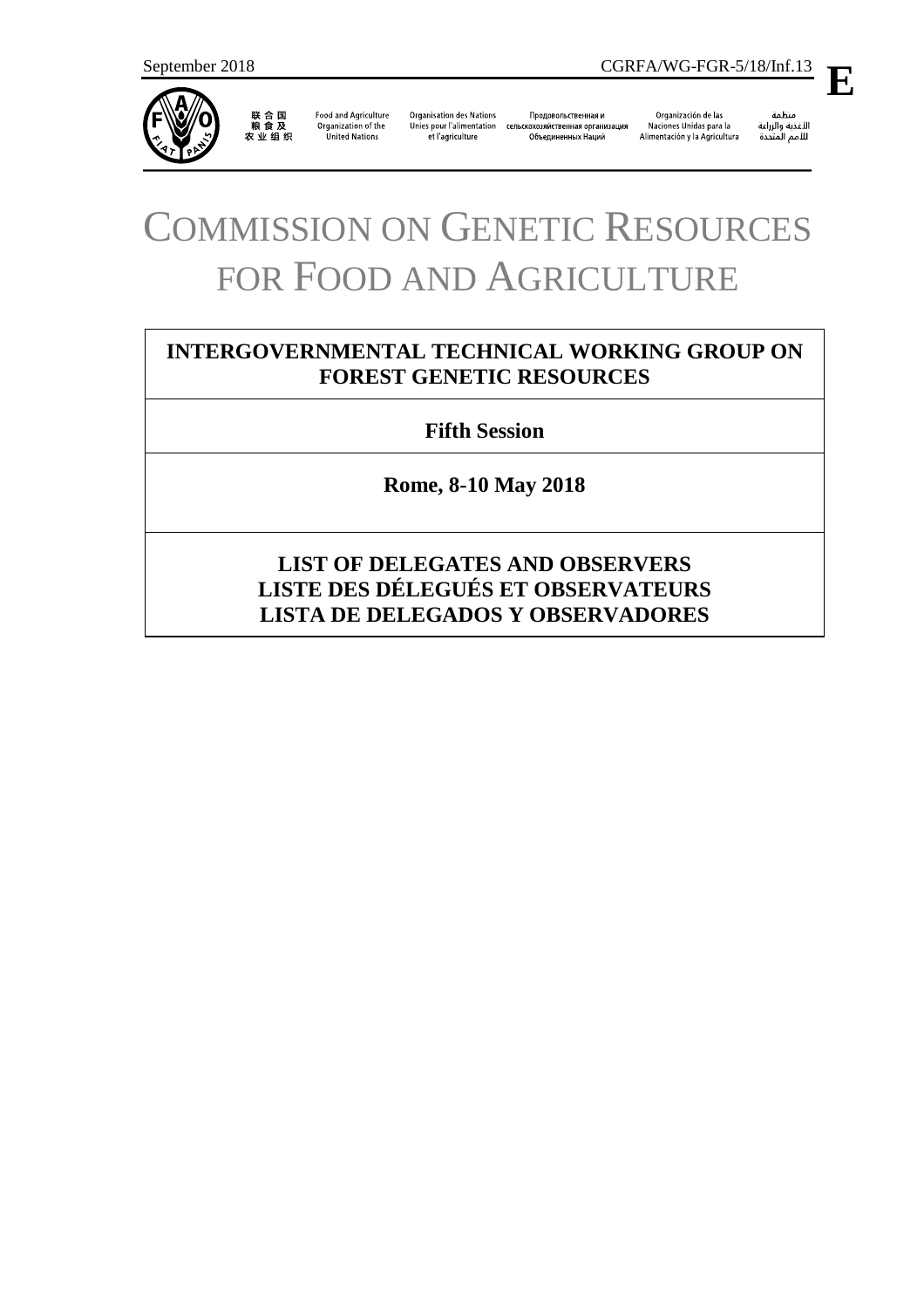## **MEMBERS OF THE WORKING GROUP MEMBRES DU GROUPE DE TRAVAIL MIEMBROS DEL GRUPO DE TRABAJO**

#### **ARGENTINA - ARGENTINE**

Mr Guillermo Valentin RODOLICO Consejero Representante Permanente Alterno ante la FAO Email: gvr@mrecic.gov.ar

# **BRAZIL - BRÉSIL - BRASIL**

Head of Delegation Mr Luís Gustavo ASP PACHECO Coordinator Genetic Resources Division Ministry of Agriculture Livestock and Food Supply Email: luis.pacheco@agricultura.gov.br

Alternate(s) Ms Renata NEGRELLY NOGUEIRA Third Secretary Permanent Delegation of Brazil to the Food and Agriculture Organization of the United Nations and related International Organizations Email: renata.negrelly@itamaraty.gov.br

#### **BURKINA FASO**

Chef de délégation M. Sibidou SINA Secretaire Général Du Ministère Ministere de l'Environnement Email: sib\_sina@yahoo.fr

Suppléant(s) M. Moussa OUEDRAOGO Directeur-général Centre National de Semences Forestieres Ministere de l'Evironnement du Burkina Faso

Mme Alice Gisele SIDIBE-ANAGO Conseillère Représentante permanente adjointe auprès de la FAO

#### **CANADA - CANADÁ**

Ms Tannis BEARDMORE Canadian Forest Service Natural Resources Canada Email: Tannis.Beardmore@NRCan-RNCan.gc.ca

#### **CHINA - CHINE**

Ms Ran DU Project Officer Division of Forest Genetic Resources and Biosafety State Forestry Administration

#### **CÔTE D'IVOIRE**

Mr Konan Jean-Claude KOFFI Conseiller Technique Société de Développement des Forèts (SODEFOR) Email: abidkoffi@gmail.com

## **ECUADOR - ÉQUATEUR**

Sr. Paul Vallejo MADRID Representante Permanente Alterno ante la FAO Email: mecuroma@ecuador.it

#### **EQUATORIAL GUINEA - GUINÉE ÉQUATORIALE - GUINEA ECUATORIAL**

Jefe de Delegación Sr. Pedro ONDO NGUEMA Viceministro de Agricultura, Ganadería, Bosques y Medio Ambiente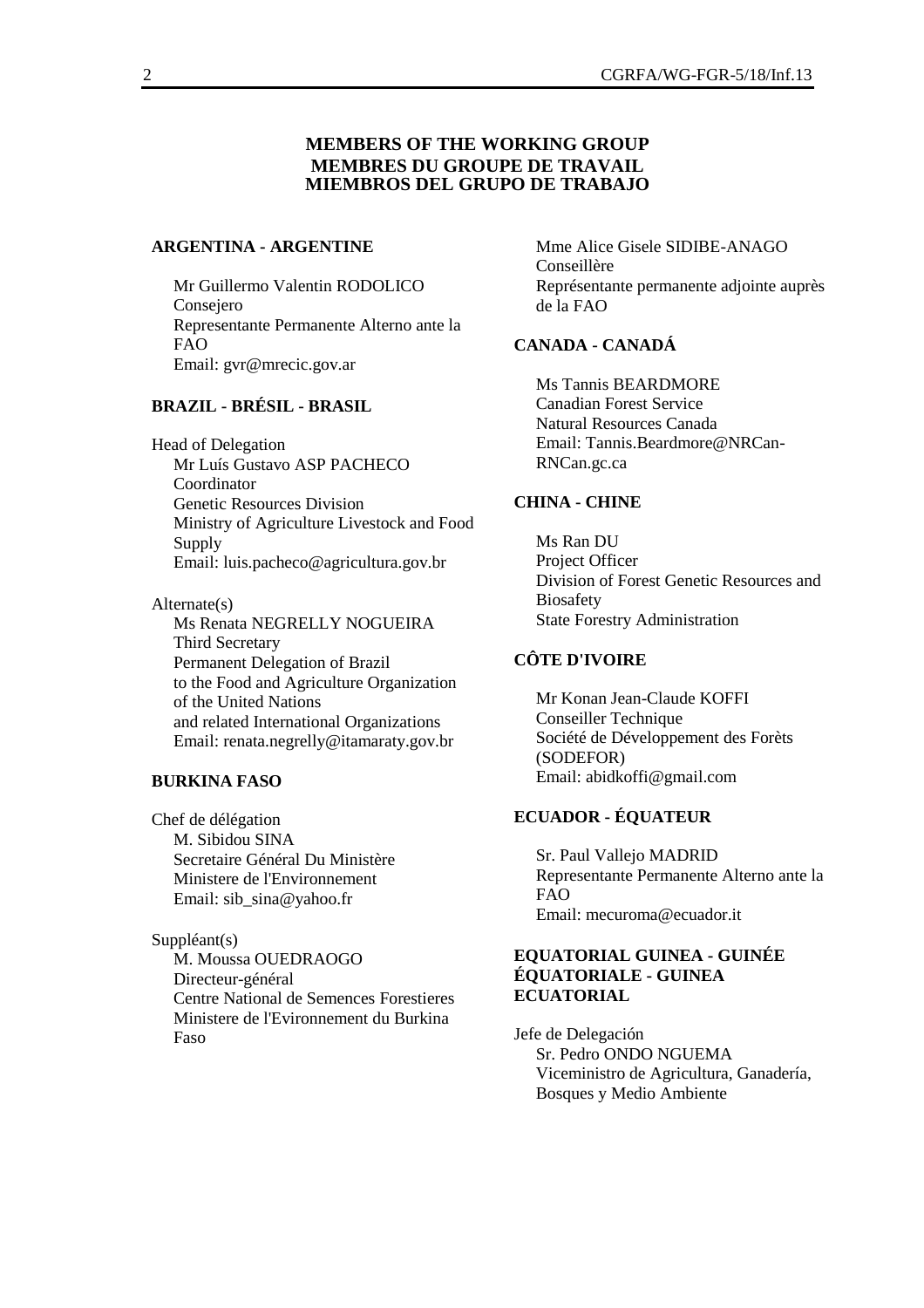Suplente(s)

Sr. Mateo Nsogo NGUERE MICUE Consejero Representante Permanente Alterno ante la FAO

Sra Mercedes SERICHE WIABUA Segunda Secretaria Representante Permanente Alterna ante la FAO

Sra Francisca ENEME EFUA Jefe de Gabinete del Ministro de Agrcultura, Ganadería, Bosques y Medio Ambiente

Excma. Sra. Cecilia OBONO NDONG Embajadora Representante Permanente Alterna ante la FAO

Sr. Iose Teofilo ESOMO ASANGONO Consejero Representante Permanente Alterno ante la FAO

# **ESTONIA - ESTONIE**

Ms Kristel JÄRVE Senior Officer of the Forest Department Ministry of the Environment of the Republic of Estonia Email: kristel.jarve@envir.ee

#### **FINLAND - FINLANDE - FINLANDIA**

Ms Mari RUSANEN Forest Geneticist Natural Resources Institute Finland Email: mari.rusanen@luke.fi

## **IRAN (ISLAMIC REPUBLIC OF) - IRAN (RÉPUBLIQUE ISLAMIQUE D') - IRÁN (REPÚBLICA ISLÁMICA DEL)**

Mr Kambiz ESPAHBODI Deputy at Agricultural and Natural **Resources** Research Centre of Mazandaran Sari of Iran Email: k\_espahbodi@yahoo.com

#### **ITALY - ITALIE - ITALIA**

Mr Fulvio DUCCI Consiglio per la ricerca in agricoltura e l'analisi dell'economia agraria Email: fulvio.ducci@crea.gov.it

#### **LAO PEOPLE'S DEMOCRATIC REPUBLIC - RÉPUBLIQUE DÉMOCRATIQUE POPULAIRE LAO - REPÚBLICA DEMOCRÁTICA POPULAR LAO**

Mr Chanhsamone PHONGOUDOME Deputy Director General National Agriculture, Forestry and Rural Development Research Institute Email: houaykhing@gmail.com

#### **MOROCCO - MAROC - MARRUECOS**

M. Said HAJIB Chef du Centre de Recherche Forestière Email: saidhajib.cfr@gmail.com

M. Hassan SBAY Chef de service de l'amélioration génétiques des arbres forestiers Email: hassansbay@gmail.com

# **NIGER - NÍGER**

Mr Adda MAMAN Directeur Centre National des Semences Forestières Email: maman\_addatcho@yahoo.ca

# **NORWAY - NORVÈGE - NORUEGA**

Ms Kjersti Bakkebø FJELLSTAD Senior Scientific Advicer Norwegian Genetic Resource Center NIBIO Email: kjersti.fjellstad@nibio.no

#### **OMAN - OMÁN**

Ms Fadia ALJAMAL Liaison Officer with the International **Organizations** Email: rome@mofa.gov.om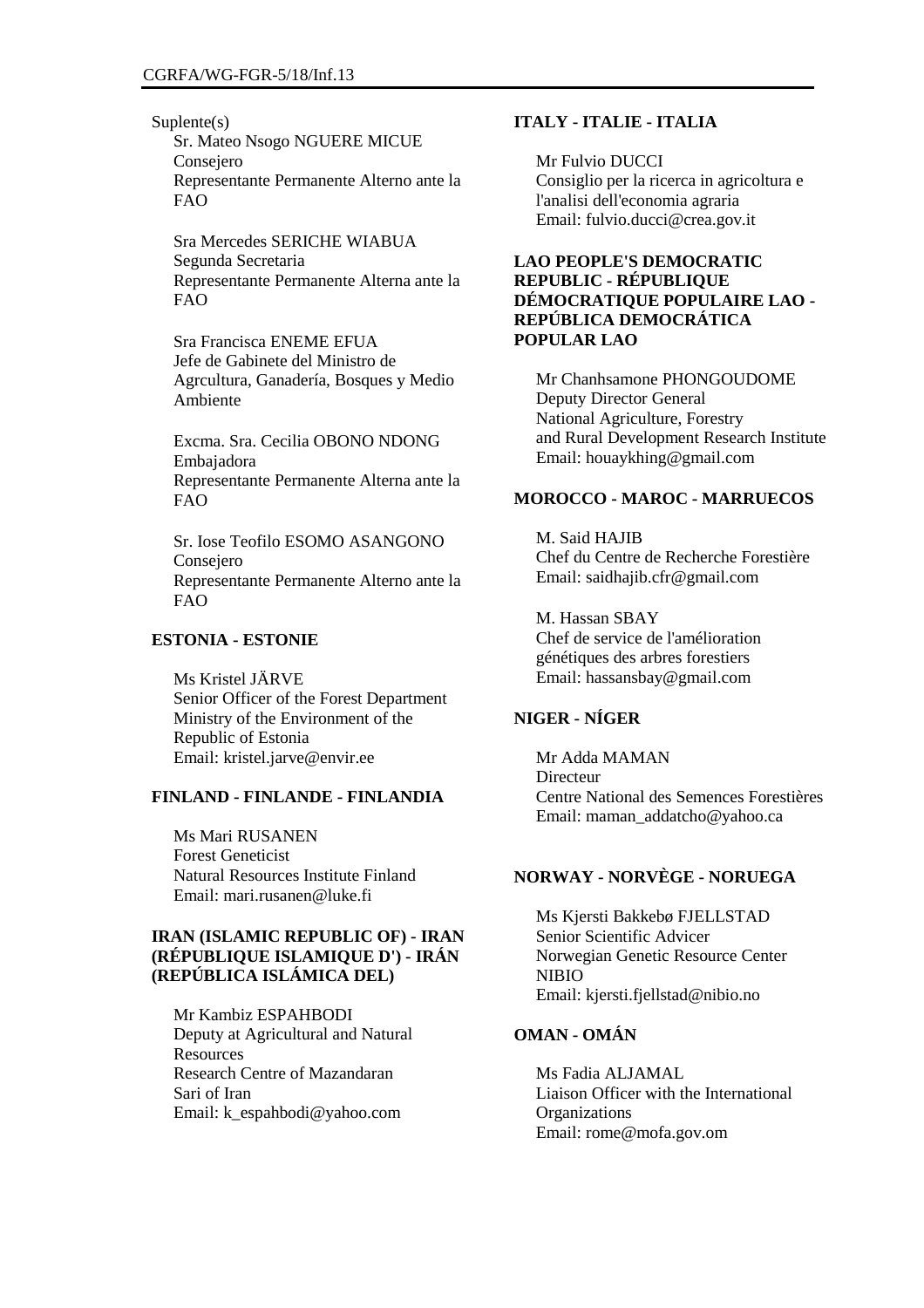#### **PAKISTAN - PAKISTÁN**

Ms Alaa Mazher BOKHARI Embassy of the Islamic Republic of Pakistan Email: pareprome1@gmail.com

#### **PAPUA NEW GUINEA - PAPOUASIE-NOUVELLE-GUINÉE - PAPUA NUEVA GUINEA**

Dr Martin GOLMAN **Director** PNG Forest Research Institute Email: golmanm15@gmail.com

# **PERU - PÉROU - PERÚ**

Sra. Diana CALDERÓN VALLE Segunda Secretaria Representante Permanente Alterna ante la FAO Email: dcalderon@ambasciataperu.com

#### **POLAND - POLOGNE - POLONIA**

Head of Delegation Mr Czeslaw KOZIOL **Director** Kostrzyca Forest Gene Bank Email: Czeslaw.Koziol@lbg.lasy.gov.pl

Alternate(s) Mr Michal MAGNUSZEWSKI Specialist Forest Service for the Forest Silviculture Directorate General of the State Forests Email: michal.magnuszewski@lasy.gov.pl

## **REPUBLIC OF KOREA - RÉPUBLIQUE DE CORÉE - REPÚBLICA DE COREA**

Head of Delegation Ms Ji Hee JEONG Email: florajh@korea.kr

Alternate(s) Mr Hyun Jin SONG Email: hyunjin617@korea.kr

#### **SRI LANKA**

Head of Delegation H.E Daya Srikantha John Pelpola PELPOLA Ambassador Embassy of the Democratic Socialist Republic of Sri Lanka Email: embassy@srilankaembassyrome.org

Alternate(s) Mr Kangana Mudiyanselage Ariyaratna BANDARA **Director** Conservator of Forests (Education) Sri Lanka Forestry Institute, Forest Department Email: cf.slfi@gmail.com

Mr Somasena MAHADIULWEWA Minister (Commercial) Permanent Representation to FAO Email: minister.comslemrome2@gmail.com

#### **SUDAN - SOUDAN - SUDÁN**

Head of Delegation Mr Elamin Mohamedain Elfakiasdalla MOHAMEDAIN Manager North Kordofan State Forests Forests National Corporation FNC Sudan Email: mohammadainalamin@gmail.com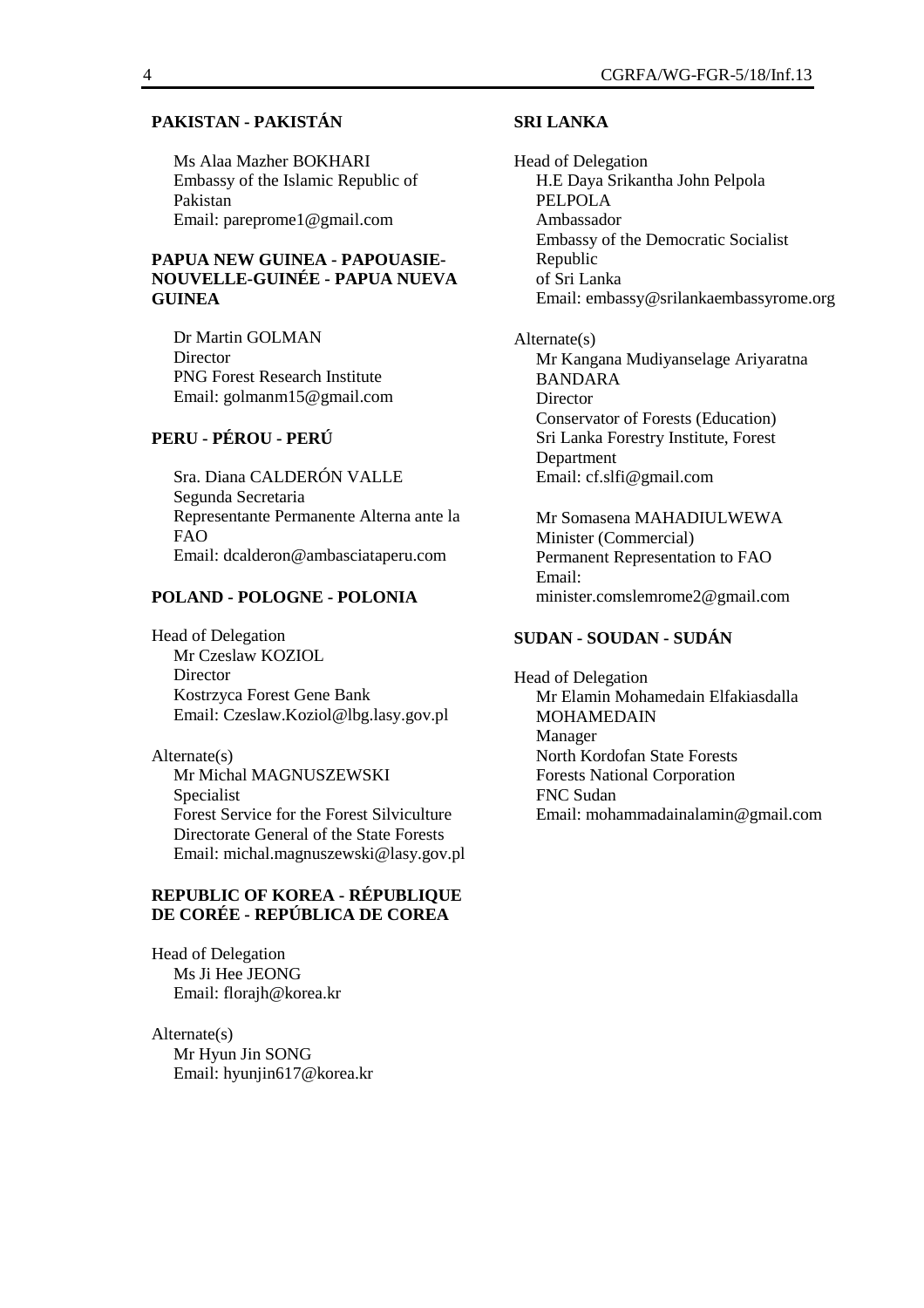#### **UNITED STATES OF AMERICA - ÉTATS-UNIS D'AMÉRIQUE - ESTADOS UNIDOS DE AMÉRICA**

Head of Delegation Ms Randi JOHNSON **Director** Division of Global Climate Change Institute of Bioenergy, Climate, and Environment National Institute of Food and Agriculture Waterfront Centre Email: randijohnson@nifa.usda.gov

Alternate(s) Ms Valerie HIPKINS Genetics Lab Director Forest Service National Forest Genetics Laboratory Washington Office FMRMVE Email: vhipkins@fs.fed.us

#### **VANUATU**

Mr Hanington TAMLA Director of Forests Ministry of Agriculture, Livestock, Forestry, Fisheries and Biosecurity Email: htate@vanuatu.gov.vu

# **YEMEN - YÉMEN**

Mr Mohammed Moqbel Taher MAREAI Technical Director of Yemen National Genetic Resources Email: segreteria@yemenembassy.it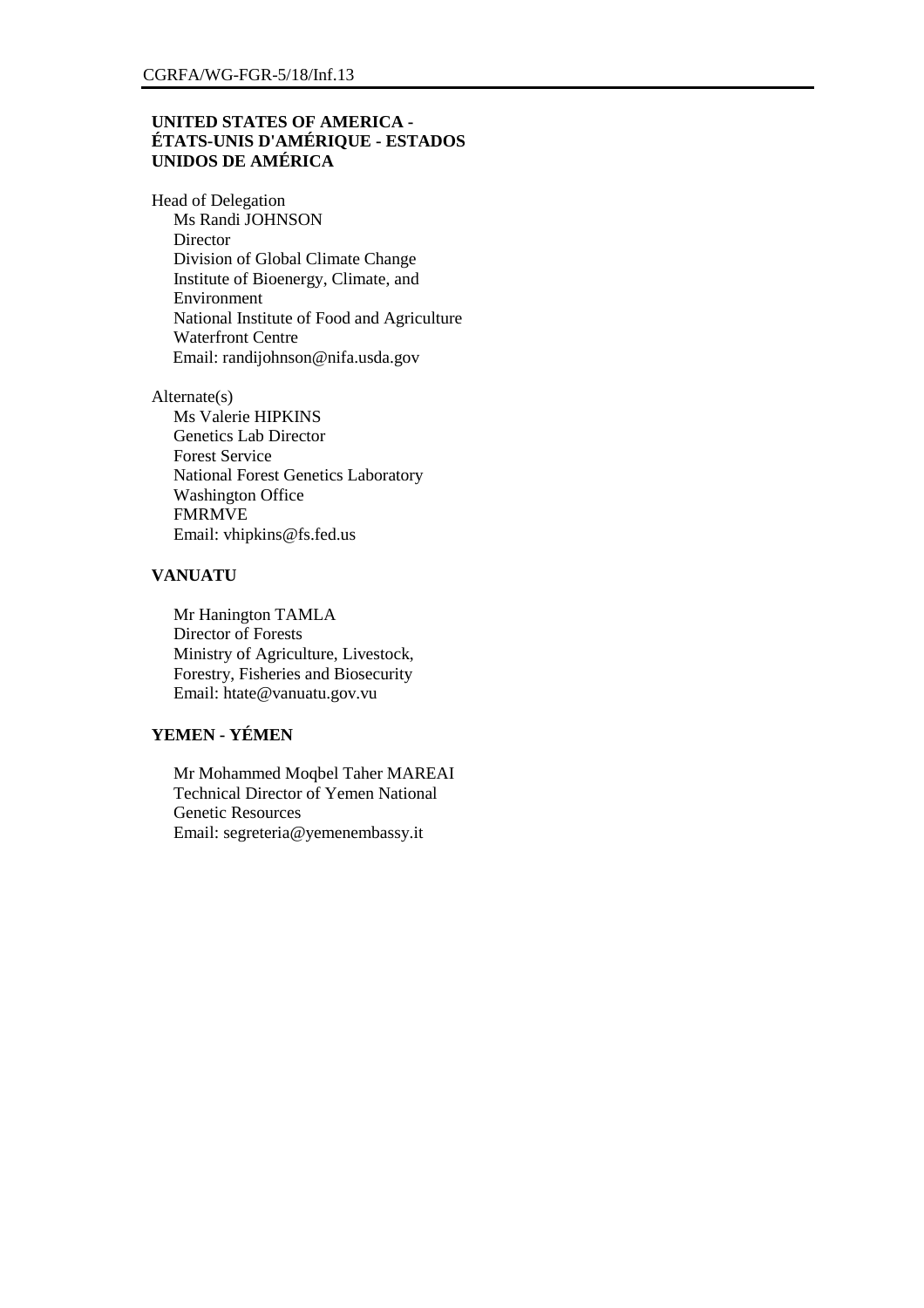# **OBSERVERS FROM MEMBER NATIONS NOT MEMBERS OF THE WORKING GROUP OBSERVATEURS D'ÉTATS MEMBRES QUI NE SONT PAS MEMBRES DU GROUPE DE TRAVAIL**

#### **OBSERVADORES DE LOS ESTADOS MIEMBROS QUE NO SON MIEMBROS DEL GRUPO DE TRABAJO**

#### **BULGARIA - BULGARIE**

Ms Mariya NIKOLOVA-BELOVARSKA Chief Expert Forest Reproductive Material and Nurseries Restoration, Management, Use and Protection of Forests Unit Forest and Forestry Activities Dictorate Executive Forest Agency Email: belovarska@yahoo.com

# **CROATIA - CROATIE - CROACIA**

Ms Ivana PESUT Head of Department Protection for Forest and Genetic **Resources** Ministry of Agriculture Email: ivana.pesut@mps.hr

#### **CZECHIA - TCHÉQUIE - CHEQUIA**

Mr Milos PARIZEK Deputy Director Forest Management Institute of the Czech Republic - Branch Hradec Kralove Email: parizek.milos@uhul.cz

# **ERITREA - ÉRYTHRÉE**

Mr Asmeron KIDANE TECLEGHIORGHIS Alternate Permanent Representative of Eritrea to FAO Email: asmeromk2016@gmail.com

#### **FIJI - FIDJI**

Mr Maika DAVETA National Project Coordinator Action Agains Desertification Project, Food and Agriculture Organisation C/O Silviculture Research Division Ministry of Forest Email: maikadavetasrd@gmail.com

# **GEORGIA - GÉORGIE**

Ms Nani GOGINASHVILI Head Agroforestry Research Division Scientific-Research Centre Ministry of Environment Protection and Agriculture of Georgia Email: nani.goginashvili@srca.gov.ge

#### **GERMANY - ALLEMAGNE - ALEMANIA**

Ms Michaela HAVERKAMP Federal Office for Agriculture and Food Division 321 Information and Coordination Centre for Biological Diversity Email: michaela.haverkamp@ble.de

# **GUATEMALA**

Sra Sylvia WOHLERS DE MEIE Ministra Consejera Representante Permanente Adjunta ante la FAO Rome

#### **ISRAEL - ISRAËL**

Head of Delegation Mr Aviv Eizenband Director of Forestry and Professional Development, KKL-JNF Email: aviv@kkl.org.il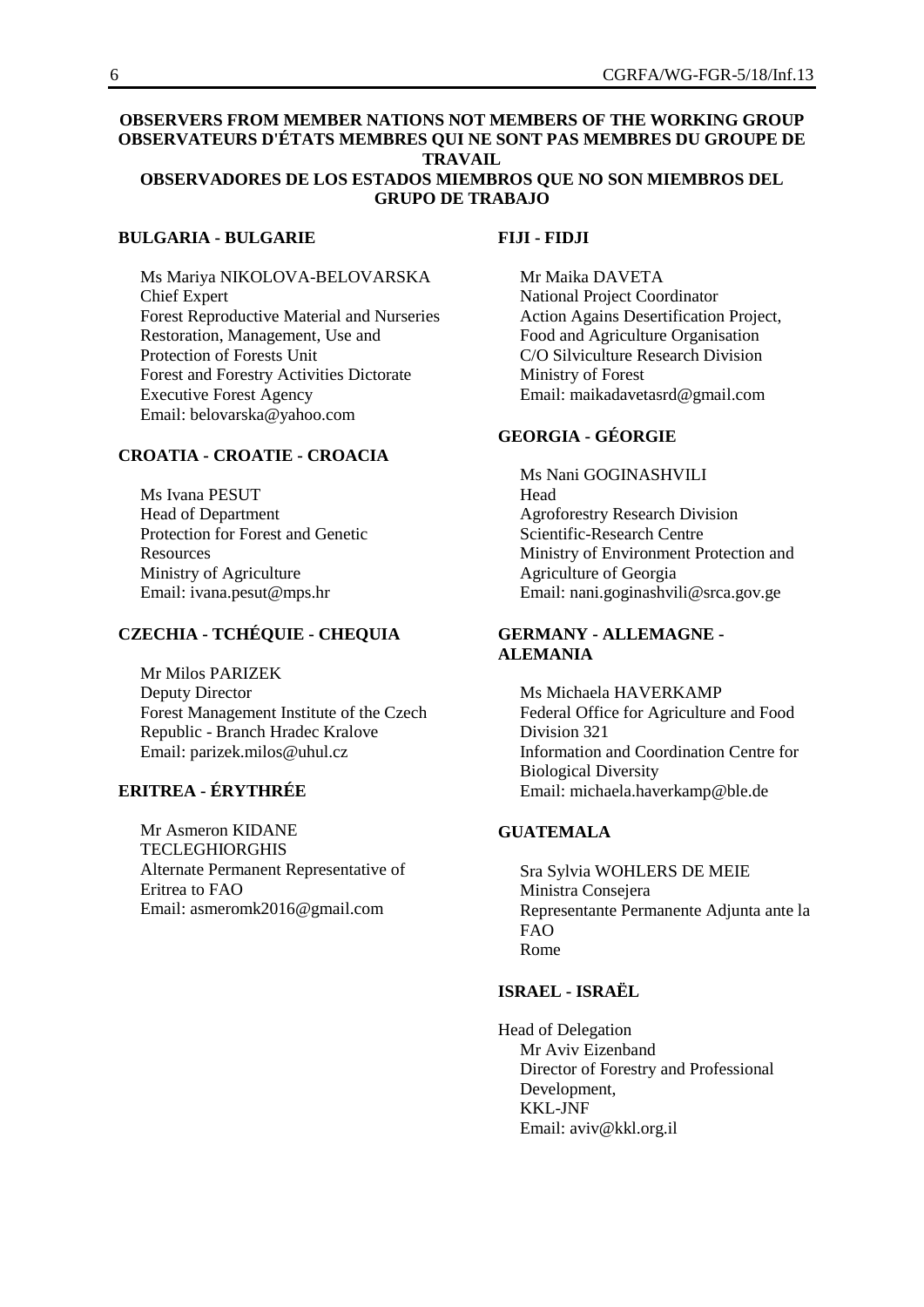## **KYRGYZSTAN - KIRGHIZISTAN - KIRGUISTÁN**

Mr Ruslan TERMEEV Head of Deprtment Forest Protection and Legal support State Agency on Environment Protection and Forestry

#### **NICARAGUA**

Jefe de Delegación Ms Monica ROBELO RAFFONE Email: embanicitalia@gmail.com

Suplente(s)

Mr Junior A. ESCOBAR FONSECA Agregado Representante Permanente Alterno ante la FAO Roma

# **SENEGAL - SÉNÉGAL**

Chef de délégation M. Baba BA Clonel, Chef de division reboisement et conservation des sols Email: ambasenequiri@tiscali.it

Suppléant M. Baye Mayoro DIOP Premier Secrétaire Ambassade Senegal. Email: ambasenequiri@tiscali.it

# **SPAIN - ESPAGNE - ESPAÑA**

Sr. Felipe PÉREZ MARTIN Jefe de Área de Recursos Genéticos Forestales Subdirección General de Política Forestal Dirección General de Desarrollo Rural y Política Forestal Ministerio de Agricultura Y Pesca, Alimentación y Medio Ambiente Email: fperez@mapama.es

## **TURKEY - TURQUIE - TURQUÍA**

Ms Canan ÜNAL Senior Forestry Engineer Ministry of Forestsry and Water Affairs Email: cananunal@ogm.gov.tr